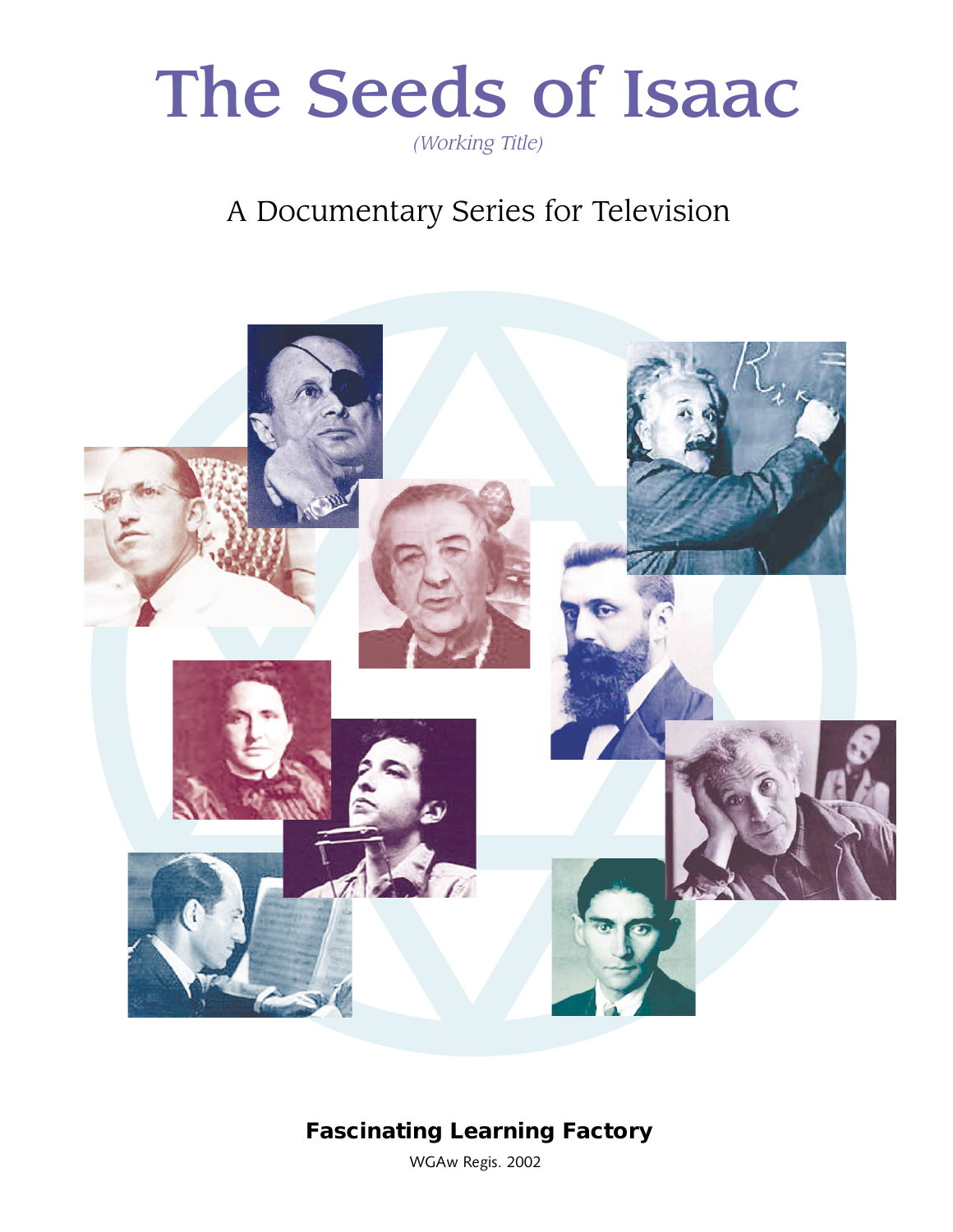# The Seeds of Isaac

The Seeds of Isaac *is a landmark documentary television series detailing the outstanding contributions of Jews throughout history in a variety of significant human endeavors.* 

*In an age when hatred is running rampant throughout the world and much of it is focused in the Middle East,* The Seeds of Isaac *will remind us of Jewish contributions and strengths.*

#### Format

Each one-hour program will focus on a specific area of endeavor and, through archival footage, dramatic recreations, and in-depth interviews, reveal some of the remarkable contributions that Jews have made throughout time.

We will select a well-known and respected Jewish person (or perhaps a rotating series of people; i.e. Richard Dreyfus, Winona Ryder, Paul Newman, etc.) as our host(s). The host will open each segment in an appropriate historic location, setting the context of what is to follow. We then are led, through flowing visuals and relevant music, into the first segment, which will most likely be in the past since the shows will follow a chronological timeline.

Each person featured will be presented with the most dramatic and relevant visual and auditory materials available. We will strive to uncover new images and archival materials.

Imaginatively produced on-location footage will create a sense of immediacy and presence, even for places and events that occurred thousands of years ago. Woven into the narrative about the individuals' lives and contributions will be interviews with scholars, historians and others with important perspective and insight.

As each story is told, we will see how the larger context of a specific field, such as science or medicine, was shaped and moved forward by the work of four to

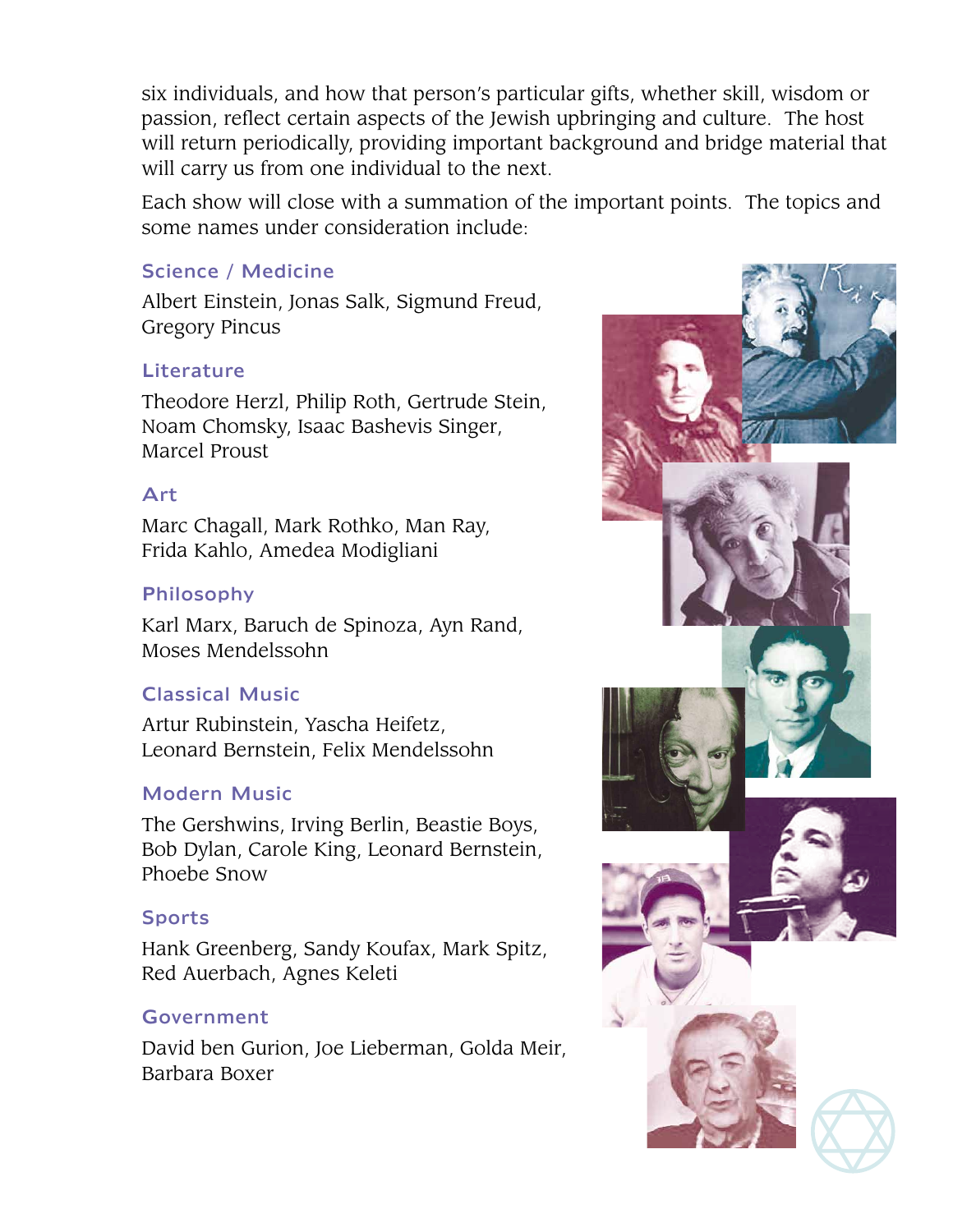#### Military

Moshe Dayan, Bibi Netanyahu, Sarah Aaronson, Alfred Dreyfus

#### Inventors

Emile Berliner, Denis Gabor, H. Joseph Gerber, Charles Ginsberg, Hedy Lamarr

#### **Business**

Baron von Rothschild, Gerald Levin, Michael Eisner, Maurice Greenberg

#### Publishing/Journalism

Arthur Ochs Adler, Mort Zuckerman, Cy Newhouse

#### Entertainers

The list is endless

#### Entertainment Business

Louis B. Mayer, Irving Thalberg, Sam Goldwyn, Sid Bernstein

#### **Religion**

Jesus, Mary, Saul of Tarsus, Moses, Sarah, Abraham, Noah

#### Times of Crisis

unknown heroes of the Holocaust, the Exodus and the development of Israel



There will be 13 programs in the first series but, because of the wealth of resources on these topics, it is possible that more than one program can be produced on any given area. The programs will be engaging, entertaining, and enlightening. They will increase the self-esteem and awareness of the Jewish audience and educate everyone about the contributions Jews have made to civilization past and present, and relate them to the larger tapestry of Jewish Culture.

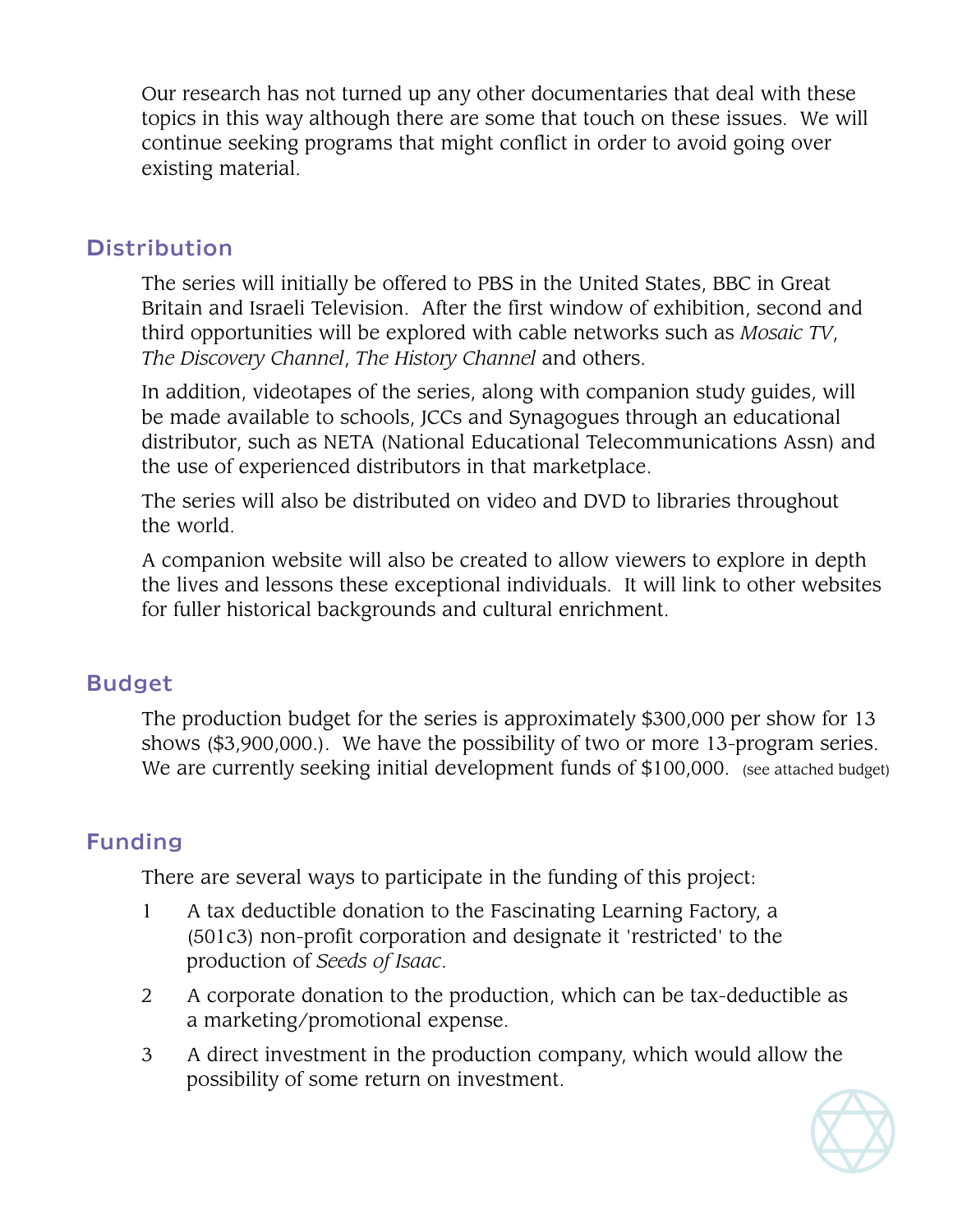The potential return on investment from the production company are based on the following possibilities and their relative (conservative) estimated income:

- First airing on PBS or a cable channel: \$50,000 to \$100,000 per hour.
- 2nd-5th airings: \$45,000 to \$65,000 per hour
- Merchandising and ancillary sales:
	- Videotapes for home viewing: \$19.95 per episode unknown number of sales.
	- Videotapes to schools or synagogue groups: \$150-\$200 per episode 500-1000 possible sales.
	- Supplemental materials to accompany videos TBD